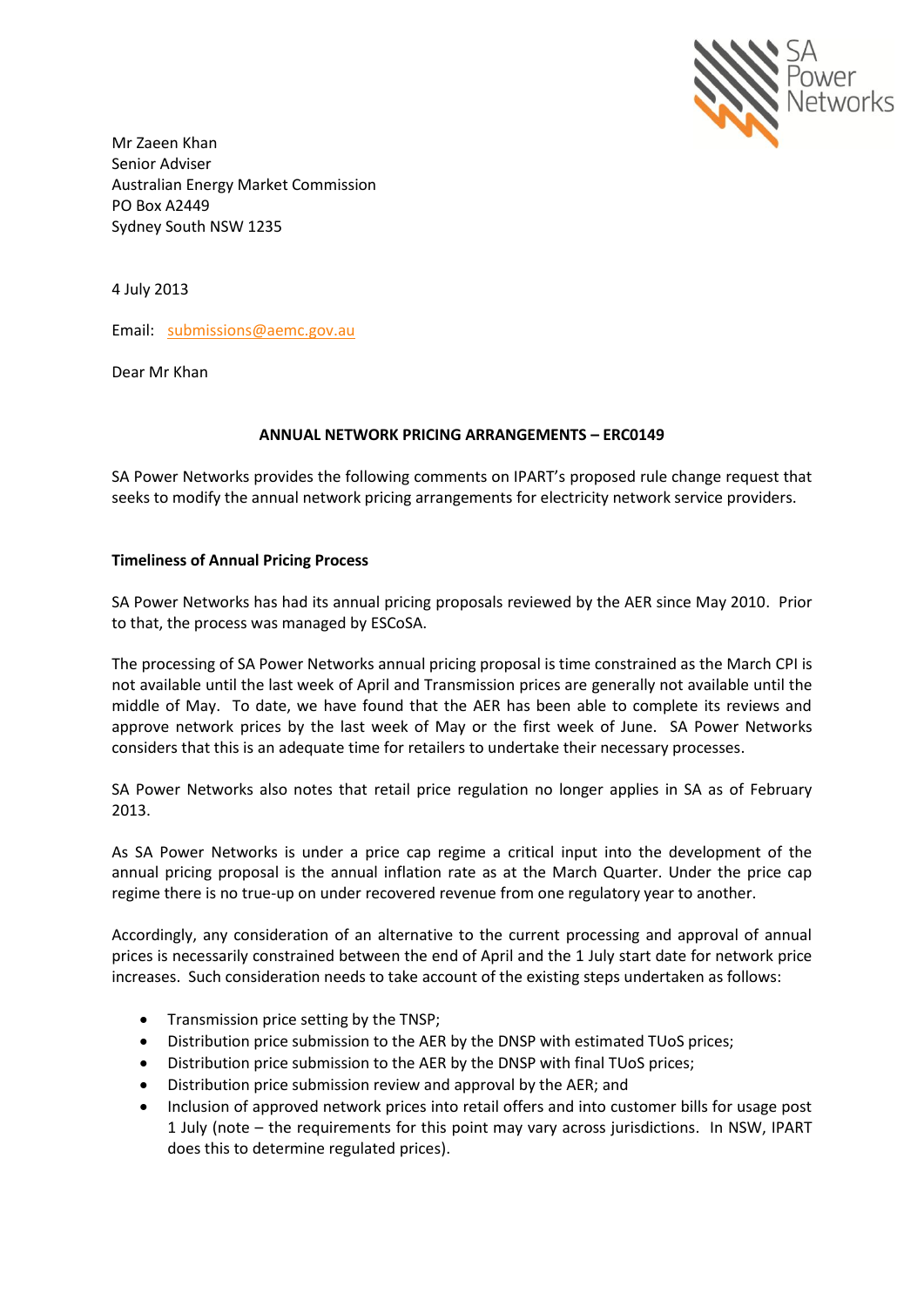While SA Power Networks appreciates the desire to provide customers with sufficient notice of price changes any expectation that all the steps in this process can be completed by 2 June is unrealistic and that a more realistic timeframe for all stages for retail prices to be available is the middle of June (say two weeks notice ie 16 June).

One opportunity that could assist this latter time being achieved is if the Transmission prices can be set and announced by the end of April as this would remove the need for the AER to receive two separate pricing proposals from distributors. Associated with this would be the need to change the lodgement date for the distribution pricing proposals from the current 30 April to say the 5 May.

## **Variation in Prices from Expected Price Trends**

SA Power Networks pricing proposals has applied a 'vanilla' approach to price increases in each of the last three pricing proposals. There has not been any attempt to make structural or differential price changes for customers with tariff elements being increased by the same factors for all customers. The exceptions to this has been where the application of locational transmission prices for very large customers (above 40 GWh pa) and the jurisdiction-specific constraint on changes to the supply charge for small customers (below 160 MWh pa) which is capped at a \$10 pa nominal increase.

Notwithstanding this approach of applying the "vanilla" approach (to achieve the allowed increase in revenue through the price cap regime) network prices and other charges have been impacted by a number of economic regulatory changes which have impacted the quantum of the price to consumers. These include:

- The lodgement of the 2010-11 price changes and price structure changes outcomes arising from the AER's final decision on the pricing determination for the period 2010-2015;
- The amendment to the 2011-12 price changes (lodged on 30 April 2011) as result of the Australian Competition Tribunal findings on the gamma and easements appeal. This resulted in the distribution X-factor for 2011/12 increasing from -5.75% to -18.10%;
- The 2012-13 network prices were amended for the change in the way that solar FiT payments were recovered from customers. In February 2012 SA Power Networks received AER approval to convert from a post-event pass-through for PV FiT payment recovery to the jurisdictional scheme arrangement (JSA) available under the NER. The basis of the JSA is that solar FiT payments are recovered in the year they are paid with an annual true up process. This change removed the allowance for solar FiT payments from SA Power Networks distribution charges (the 2012/13 X-factor went from -7.00% to -4.97%). A transparent charge under the JSA arrangements meant that a recovery of solar FiT payments of \$160M was being recovered from customers in 2012-13. This amount comprised an estimated solar FiT payments for 2012-13 of \$80M expected and recovery of \$80M from previous years;
- In 2013/14, ElectraNet (and Murray Link) had their revenues reset. This has resulted in a 16% decline in prices which is greater than that forecast in the AER's draft decision.

Looking forward to 2014-15, SA Power Networks has prepared expected price trends in its pricing proposal, and copied this information onto its website for ease of access to customers and retailers. The final prices will vary as a result of actual CPI, any Service Performance Incentive Scheme outcomes recovered in 2014-15 but earned in 2012-13, changes in PV FiT payments and recovery (the scheme is still open to new applicants until September 2013) and the outcome of SA Power Network's application for a vegetation management cost pass-through. Prices will also vary slightly through the known distribution x-factor and transmission price changes.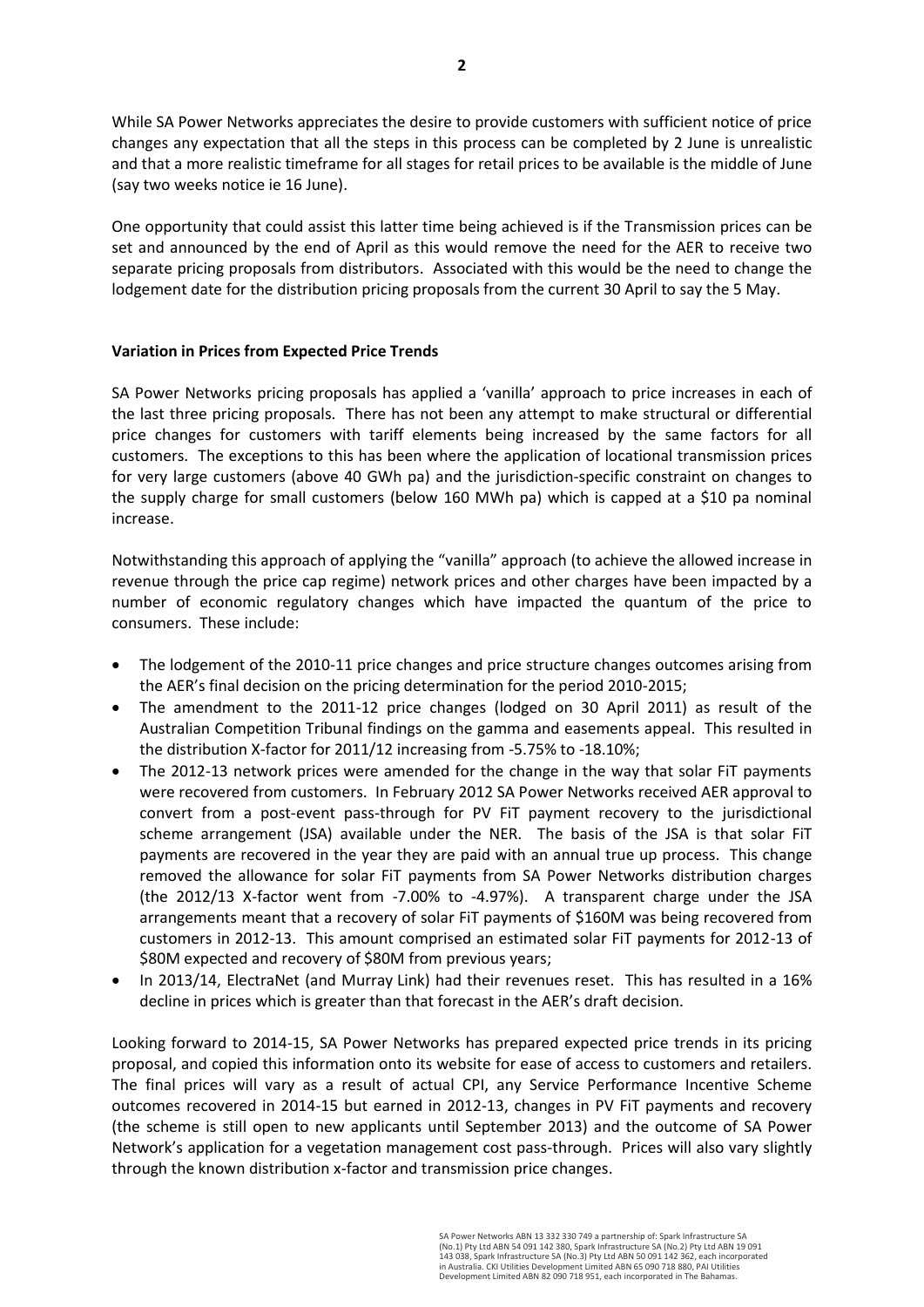So, despite best endeavours by the AER and SA Power Networks, there have been a number of reasons why prices have varied from those that can be anticipated in advance. Customers can be informed of expected price changes with 'vanilla' pricing and the future price trends outlook (as is currently available from the SA Power Network's website) but should be made aware that actual prices will only result when all factors are known and can be taken into account.

The historic price changes for a typical residential customer is documented in attachment 1, and shows the impact of the price changes discussed above.

Attachment 2 shows the information that SA Power Networks provides on the likely price path. It is aimed to be a simple, informative piece of information for customers and retailers. It is not about trying to explain the complexities of network pricing, regulatory decisions, pass-throughs and adjustments.

### **Changes in Pricing Outcomes for Individual Customers and Customer Segments**

In the periods to 2010, SA Power Networks was required to ensure that no individual customer faced price increases exceeding a formulaic threshold. This ensured price certainty for every customer, but it stifled any attempt at tariff reform and tariff restructuring. The only time when this control did not apply was at the time of transitioning from one 5-year determination to the next 5-year determination.

The National Electricity Rules currently require that the average distribution price increase to different customer segments cannot be more than 2% above the average price increase for all customers. This effectively prevents significant rebalancing of the distribution component of tariffs in any year across different customer segments eg from the residential segment to the business segment. The Rules, however, do not require any control on individual tariff element price changes between years. This does enable tariff reform to be undertaken.

SA Power Networks encourages the AEMC to retain the current pricing arrangements in the Rules, pending any further rule change proposals that might arise under the Power of Choice proposals. A shift to a blanket protectionist approach to tariffs at this time could adversely impact any tariff reforms that may arise from the Power of Choice

### **Issues from Advancing the Date for Submission and Approval**

As discussed above SA Power Networks operates under a price cap until June 2015. The Victorian distributors operate under a price cap until December 2016. These businesses need to include a CPI in the average price increase calculation that is not available until late April (SA)/October (Victoria). It is not possible to true-up any estimate of CPI under a price-cap, so it is not possible to advance the pricing proposal timeline for these businesses.

Under a revenue-cap it may be possible for businesses to have their pricing proposal submission date advanced if they are permitted to use an estimated CPI with a consequential true-up error correction in the subsequent year. Notwithstanding this option, it would be unwise to suggest that transmission prices should be prepared without time to analyse the outcomes of the preceding summer. Extreme summer demands can occur through to mid-March in SA and a period of time for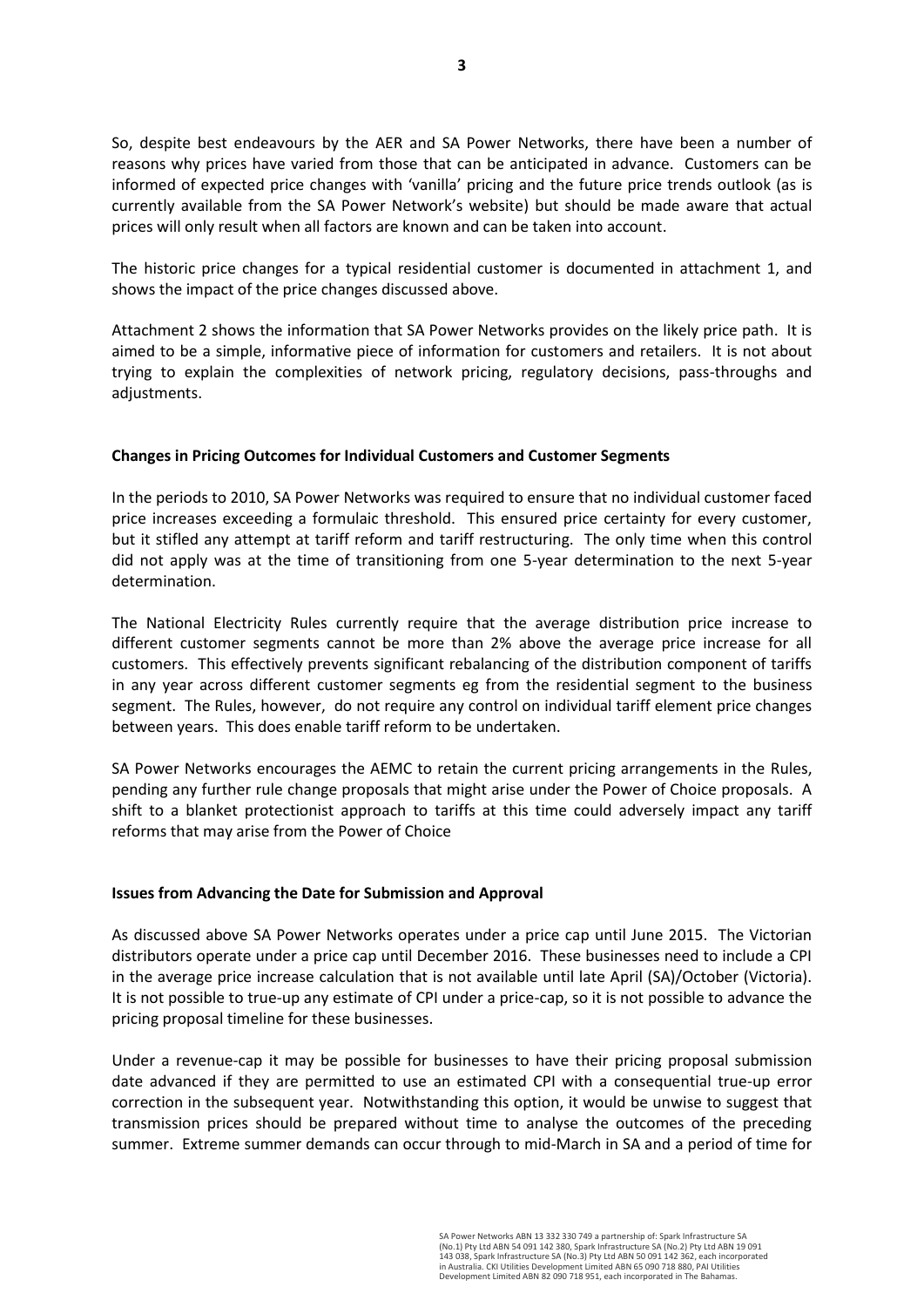analysis should be allowed after that. It is unreasonable to expect that transmission prices should be available prior to the second week of April.

For your information we advise that SA Power Networks have been able to determine the TUoS component of network prices and to submit an amended pricing proposal to the AER within one week of receiving the transmission prices. So, any arrangement which enabled transmission prices to be known a week prior to the date for distribution lodgement would have the benefit of simplifying the current distribution lodgement process outlined above

#### **New Tariffs**

SA Power Networks supports the request that the network services provider should be able to demonstrate that adequate consultation has occurred with retailers and other stakeholders (including customer representatives) prior to proposing a new tariff structure to the AER in its annual pricing proposal. There was a similar requirement in South Australia under ESCoSA's EDPD that applied up to the 2009-10 prices. SA Power Networks has already committed to consult with stakeholders (including retailers and customer representatives) prior to introducing any new small customer tariff aimed at cost-reflective pricing.

Please call James Bennett, Manager Regulation on 08 8404 5261 if you wish to discuss aspects of this submission.

Yours sincerely,

Wayne Lissner **HEAD OF REGULATION**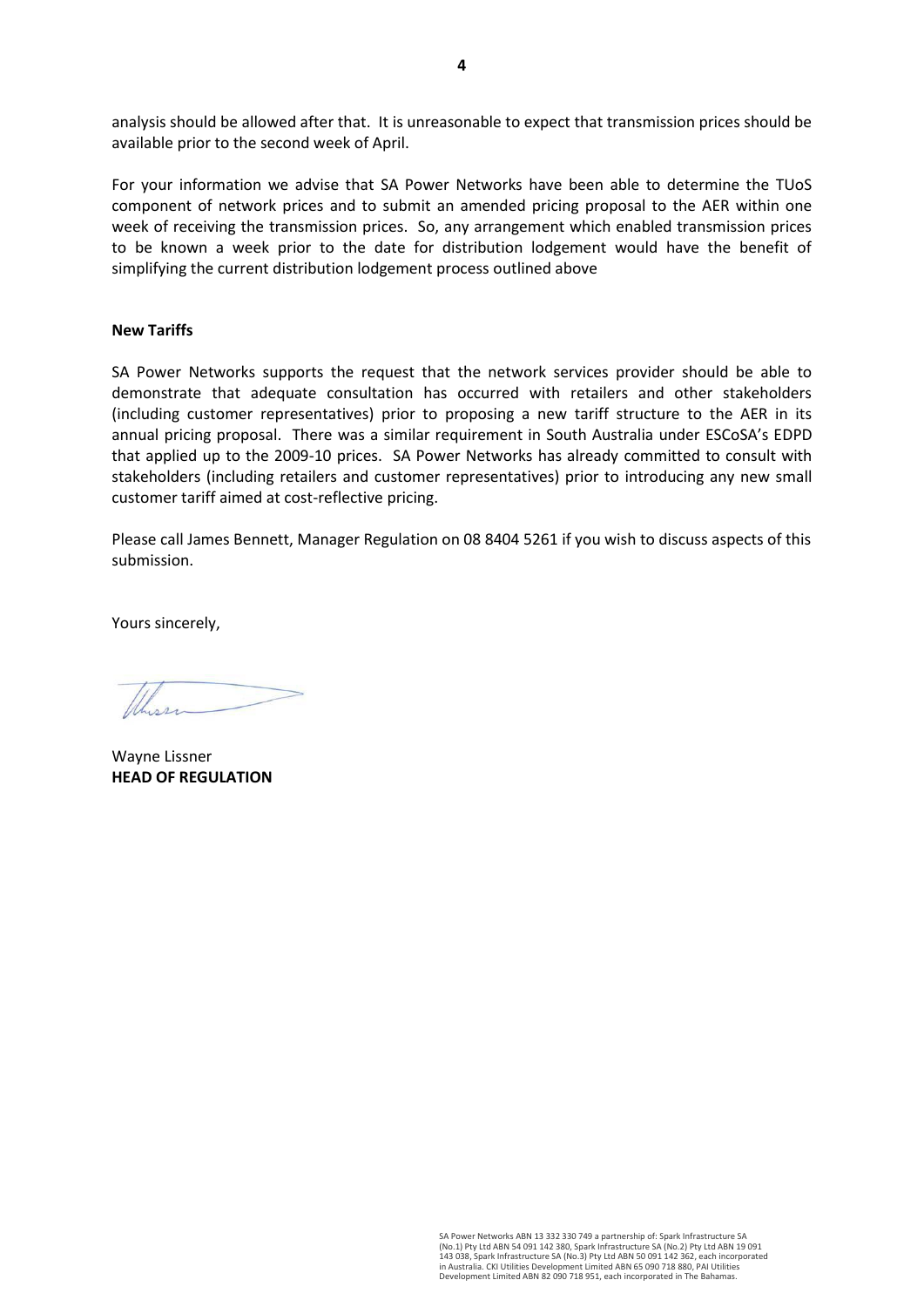#### **Attachment 1**

|                                     |                         |             |                |       | <b>TUoS</b><br>Pass- |          | <b>PV</b><br>Pass- |          |       |       |  |  |
|-------------------------------------|-------------------------|-------------|----------------|-------|----------------------|----------|--------------------|----------|-------|-------|--|--|
|                                     |                         | <b>DUoS</b> | <b>Meter</b>   |       | <b>Thru</b>          |          | <b>Thru</b>        |          | Total |       |  |  |
| 2009/10                             | \$                      | 360         | \$             | 19    | \$                   | 85       |                    |          | \$    | 465   |  |  |
| 2010/11                             | \$                      | 374         | \$             | 21    | \$                   | 106      |                    |          | \$    | 501   |  |  |
| 2011/12                             | $\mathfrak{S}$          | 487         | $\mathfrak{L}$ | 26    | \$                   | 133      |                    |          | \$    | 646   |  |  |
| 2012/13                             | \$                      | 527         | \$             | 28    | \$                   | 144      | $\mathfrak{S}$     | 111      | \$    | 810   |  |  |
| 2013/14                             | \$                      | 592         | \$             | 31    | \$                   | 127      | \$                 | 89       | \$    | 839   |  |  |
|                                     |                         |             |                |       |                      |          |                    |          |       |       |  |  |
|                                     | <b>Nominal Increase</b> |             |                |       |                      |          |                    |          |       |       |  |  |
| 2010/11                             |                         | 3.7%        |                | 11.3% |                      | 24.1%    |                    |          |       | 7.8%  |  |  |
| 2011/12                             |                         | 30.4%       |                | 20.7% |                      | 25.5%    |                    |          |       | 28.9% |  |  |
| 2012/13                             |                         | 8.2%        |                | 8.7%  |                      | 8.3%     |                    |          |       | 25.4% |  |  |
| 2013/14                             |                         | 12.3%       |                | 9.6%  |                      | $-11.9%$ |                    | $-19.6%$ |       | 3.6%  |  |  |
| <b>Components of Total Increase</b> |                         |             |                |       |                      |          |                    |          |       |       |  |  |
| 2010/11                             |                         | 2.9%        |                | 0.5%  |                      | 4.4%     |                    |          |       | 7.8%  |  |  |
| 2011/12                             |                         | 22.7%       |                | 0.9%  |                      | 5.4%     |                    |          |       | 28.9% |  |  |
| 2012/13                             |                         | 6.2%        |                | 0.3%  |                      | 1.7%     |                    | 17.2%    |       | 25.4% |  |  |
| 2013/14                             |                         | 8.0%        |                | 0.3%  |                      | $-2.1%$  |                    | $-2.7%$  |       | 3.6%  |  |  |

#### **Historic Price Increases – SA Residential Customer Using 5 MWh pa**

2009/10 meter price is from the Price Reset. There wasn't a separate meter price in 2009/10 2009/10 DUoS includes the small pass-through for licences, undergrounding and PV 2010/11 and 2011/12 DUoS prices were discounted for EDPD amounts to be returned to customers

The principal increases in network prices occurred in 2011/12 DUOS from the Australian Competition Tribunal decision issued at the time of the pricing proposal, and the 2012/13 PV Pass-Through which was approved for implementation two months before the pricing proposal. Other increases have been in line with CPI, X-factors, EDPD adjustments and STPIS adjustments.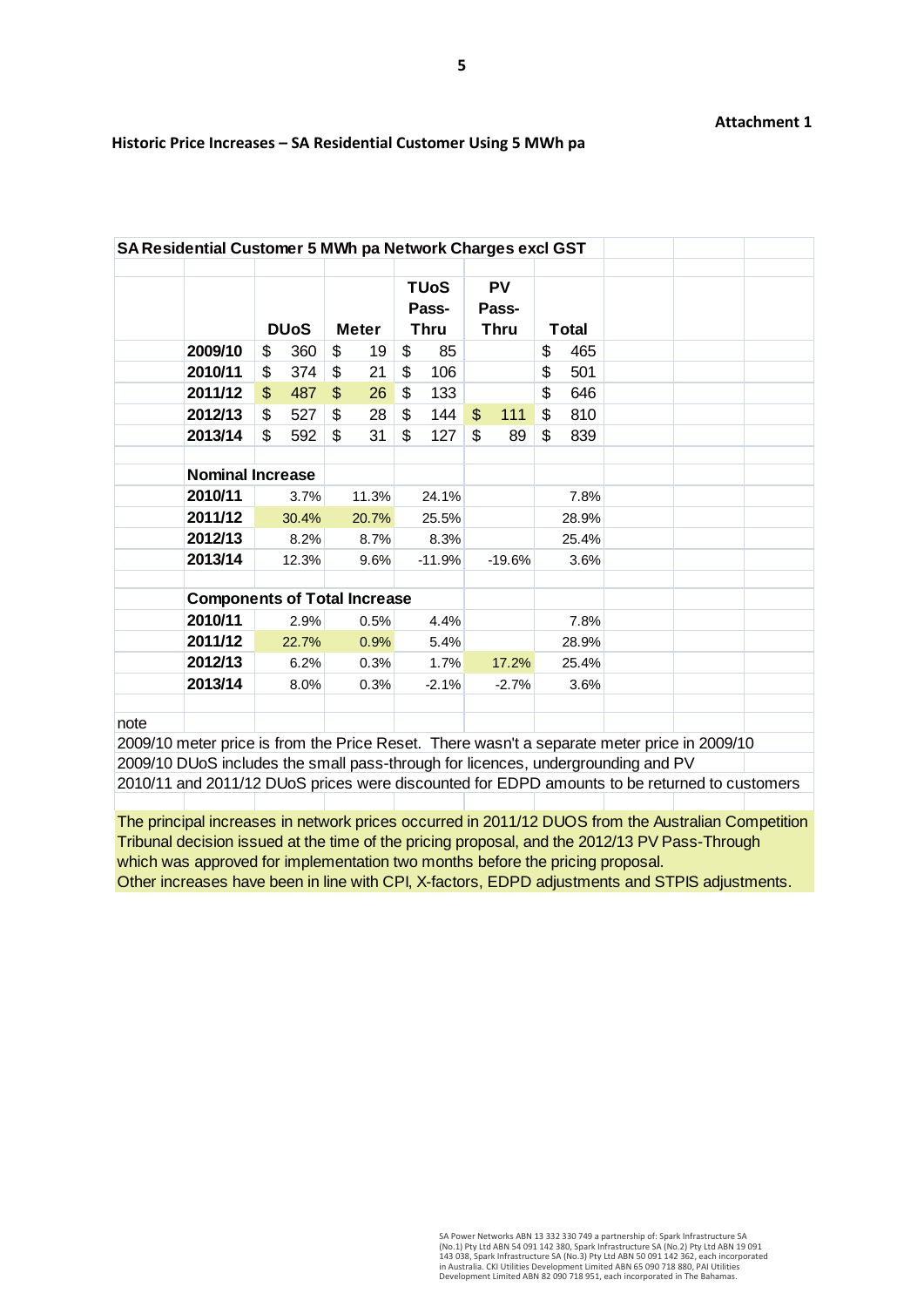**Attachment 2**

#### **Price Path Information – from SA Power Networks' Website**

# Overall price trends during the 2010-2015 regulatory control period



The expected overall price trends over the course of the regulatory control period are built up from the following components:

- SA Power Networks' distribution prices for standard control services, in accordance with the AER's 2010 determination, as amended by the May 2011 decisions of the Australian Competition Tribunal (in relation to the inclusion of easements in the regulatory asset base and corporate taxation allowance), and as further amended by the AER in February 2012 when the existing determination was revoked and substituted for feed-in tariff payments;
- SA Power Networks' prices for alternative control metering services, in accordance with the AER's 2010 determination, as amended by the May 2011 decision of the Australian Competition Tribunal (in relation to corporate taxation allowance);
- Transmission related prices, determined from ElectraNet's approved 2013/14 prices following their 2013 revenue cap determination. The 2014/15 price increases have been assumed at CPI+2.7%, in line with the AER's regulatory control period decision; and
- Forecasts for future period recovery of the SA Government PV FiT payments to qualifying generators under the JSO arrangement.

The projection for SA Power Networks' charges only for the remainder of this 2010-15 regulatory period is shown below in Table 1. Charges may vary significantly in 2015/16 following the 2015-20 regulatory reset outcomes for SA Power Networks.

|                                                        | DUoS only excl GST \$/MWh pa |         |         |  |  |  |
|--------------------------------------------------------|------------------------------|---------|---------|--|--|--|
| \$ nominal excl GST<br><b>Future CPI assumed 2.52%</b> | 2012/13                      | 2013/14 | 2014/15 |  |  |  |
| <b>Residential</b>                                     | 105                          | 118     | 120     |  |  |  |
| <b>Residential &amp; Hot Water</b>                     | 78                           | 87      | 88      |  |  |  |
| <b>Business Single</b>                                 | 105                          | 118     | 119     |  |  |  |
| <b>Business 2-Rate</b>                                 | 82                           | 92      | 93      |  |  |  |
| <b>Business Low Voltage Demand</b>                     | 52                           | 58      | 59      |  |  |  |
| <b>Business High Voltage Demand</b>                    | 37                           | 42      | 43      |  |  |  |
| Zone Sub-Station Locational                            | 12                           | 14      | 14      |  |  |  |
| <b>Sub Transmission Locational</b>                     | 5                            | 6       | 6       |  |  |  |

Table 1 - SA Power Networks' distribution price trends over the regulatory period (nominal).

www.sapowernetworks.com.au

SA Power Networks ABN 13 332 330 749 a partnership of: Spark Infrastructure SA<br>(No.1) Pty Ltd ABN 54 091 142 380, Spark Infrastructure SA (No.2) Pty Ltd ABN 19 091<br>143 038, Spark Infrastructure SA (No.3) Pty Ltd ABN 50 091 in Australia. CKI Utilities Development Limited ABN 65 090 718 880, PAI Utilities Development Limited ABN 82 090 718 951, each incorporated in The Bahamas.